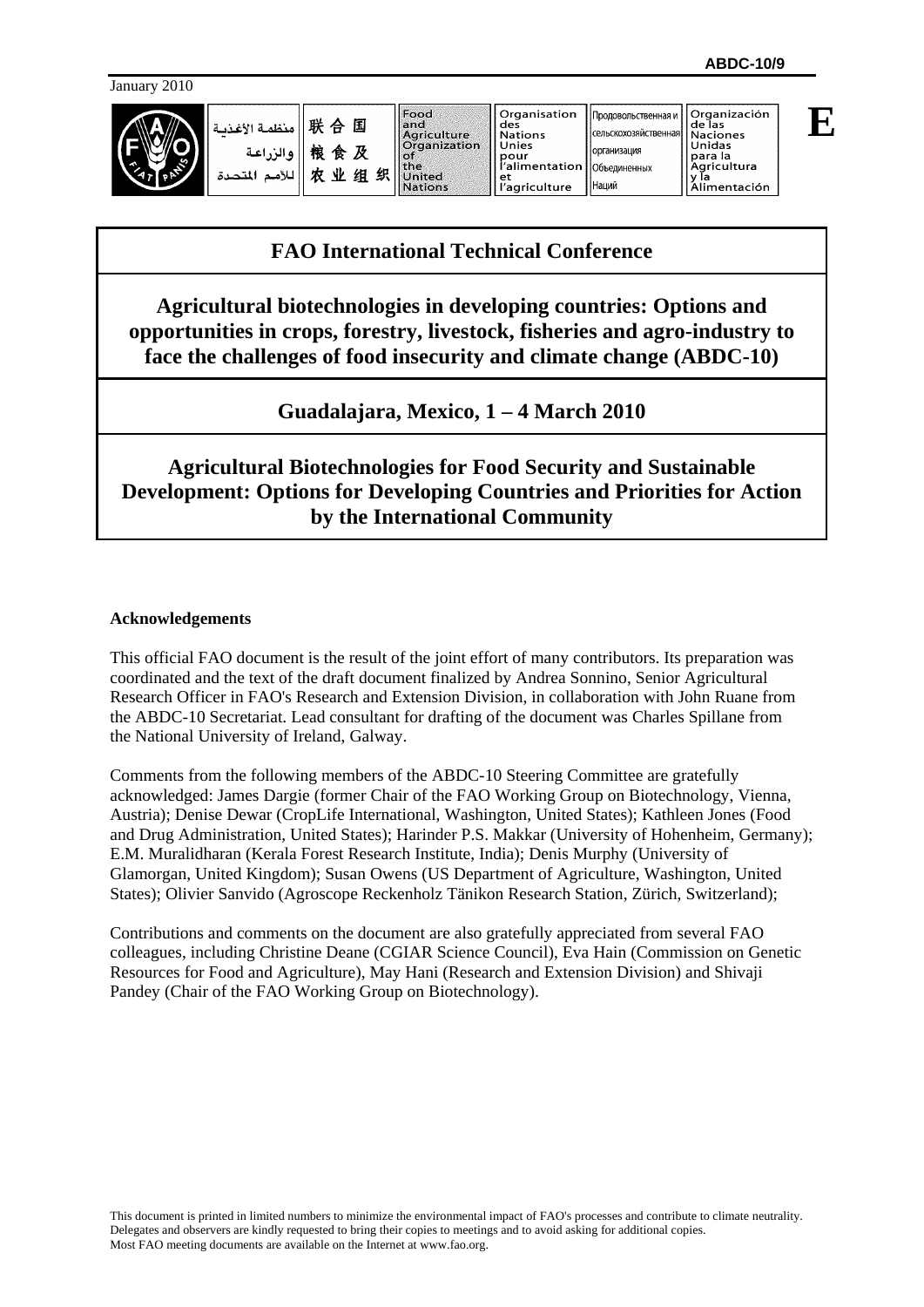#### **Executive Summary**

Agricultural biotechnologies<sup>[1](#page-1-0)</sup> provide opportunities to address the significant challenges of ensuring food security without destroying the environmental resource base. Because most of the world's poor live in rural areas, there is a need to facilitate greater access, for poor rural producers, to technologies that can increase the productivity of smallholder agriculture and help reduce rural poverty. This document highlights lessons learned, and options for the future for developing countries in relation to harnessing agricultural biotechnologies for food security and agricultural<sup>[2](#page-1-1)</sup> sustainability. In addition, the document provides a series of Priorities for Action for consideration by the international community that focus on both policy and capacity development. These priorities can be related to the following overarching goals or principles:

#### *Policy Goals or Principles*

- To facilitate the development and adoption of agricultural biotechnologies that address the needs of poor rural producers and preserve the natural resource base.
- To develop and deploy biotechnologies for food security and poverty reduction in rural areas.
- To promote public and private sector investment in agricultural biotechnologies for greater impact on food security and rural livelihood.
- To develop science-based policies, regulation and standards which promote sustainability, and enable the positive impacts of agricultural biotechnologies on food security.
- To develop national capacities for generating, adapting and adopting agricultural biotechnologies that address the needs of poor rural producers and contribute to agricultural sustainability.
- To facilitate the access of smallholder farmers to agricultural biotechnologies that can contribute to food security and agricultural sustainability.
- To foster improved communication, information sharing and public participation practices regarding agricultural biotechnologies for food security.

#### *Capacity Development Goals or Principles*

- To facilitate regional and national policy-setting that enables biotechnologies for sustainable development, including food security and agricultural sustainability.
- To support the strengthening of national and international cooperation programmes and actions plans for agricultural biotechnologies for food security and agricultural sustainability.
- To facilitate multi-stakeholder approaches to policy development and planning for biotechnologies for sustainable development, including food security.
- To facilitate training and education for pro-poor agricultural biotechnology development and implementation, for food security and agriculture sustainability.
- To facilitate the uptake of agricultural biotechnologies that address food security and agricultural sustainability.
- To promote linkages of agricultural biotechnologies to other sectors, in support of food security and poverty reduction.

<span id="page-1-1"></span> $2^{2}$  For the purpose of this document, the term agriculture includes the crop, livestock, fisheries and aquaculture, forestry, and food processing sectors.

<u>.</u>

<span id="page-1-0"></span> $<sup>1</sup>$  Agricultural biotechnologies encompass any technological applications that use biological systems, living</sup> organisms, or derivatives thereof, to make or modify products or processes for specific use in food and agriculture. There is a wide range of agricultural biotechnologies available, one of which is genetic modification.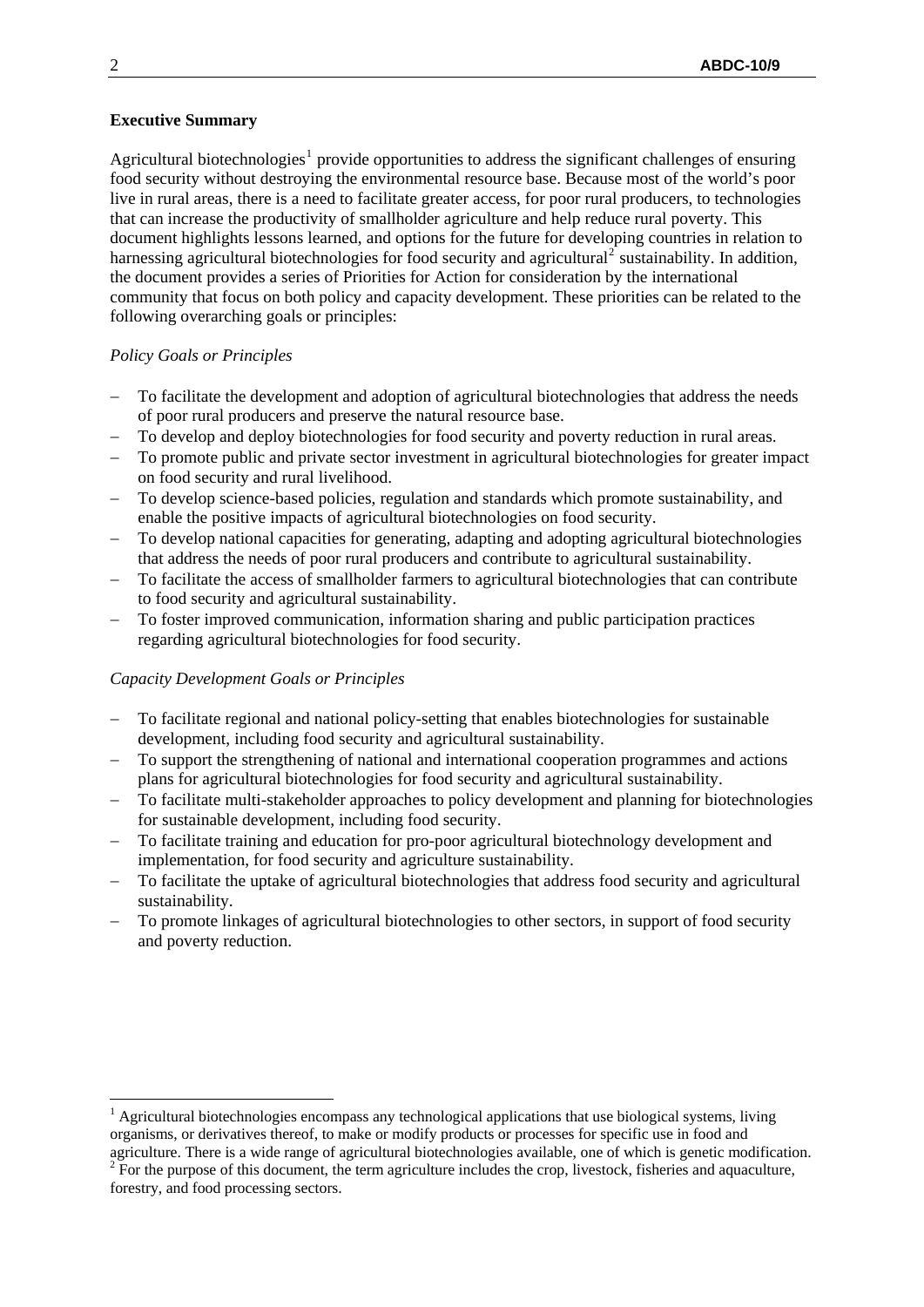#### **1. Introduction**

1. The FAO International Technical Conference on Agricultural Biotechnologies in Developing Countries (ABDC-10) takes place against the backdrop of a series of global food, energy, environmental and financial crises. There are a range of alarming statistics and negative trends concerning rural poverty, hunger and food insecurity, food and energy demand, the carbon footprint of agriculture, climate change, and degradation of natural resources (such as land, water and biodiversity) that present serious challenges to society.

2. Over recent years, there has been a steady succession of authoritative high-profile reports and intergovernmental declarations<sup>[3](#page-2-0)</sup> detailing the immense challenge of sustainably feeding the world's growing population, without destroying the environmental resource base<sup>[4](#page-2-1)</sup>. The urgency of the challenges highlighted in such declarations, reports and statements raises serious concerns about the adequacy of "business-as-usual" approaches to meeting these challenges, in particular if countries are to make more rapid advances to meet the targets of the Millennium Development Goals and other internationally agreed policies.

3. The vast majority of the world's hungry live and work in rural areas. Three of every four poor people in developing countries live in rural areas; 2.6 billion live on less than \$2 a day and 880 million on less than \$1 a day. Most of the poor rural producers depend on agriculture for their livelihood, either directly or indirectly through rural off-farm activities. Meeting the challenges ahead will require significant increases in investment in agricultural research in developing countries, and major refocusing of agricultural research activities towards strengthening the food security of the rural poor. In particular, addressing food insecurity will require policies, strategies, programmes, including the generation and dissemination of knowledge and technologies that can: (a) stimulate widespread and long-term increases in the production and value of staple foods and income-generating rural products through enhanced productivity; (b) develop sustainable agricultural systems that do not degrade the environmental resource base; (c) ensure food safety and nutritional quality that protects the health of consumers; and (d) promote improved access to, and engagement with, markets for smallholders.

4. Technologies and knowledge that increase agricultural productivity, facilitate diversification and the marketing of agrifood products, and improve natural resource management can be powerful forces for reducing poverty, hunger, food insecurity and environmental degradation. The five sector-specific papers prepared by FAO for ABDC-10 document the current status and options regarding the wide range of agricultural biotechnologies currently used in crops, livestock, fisheries/aquaculture, forestry and food processing/safety in developing countries, *inter alia*, to increase production, diagnose and manage diseases and conserve genetic resources for food and agriculture.

5. The sector-specific papers highlight that while there have been some notable agricultural biotechnology successes with demonstrated impacts on the livelihoods of poor rural producers in developing countries, many agricultural biotechnologies (especially newer technologies developed within past decade) have, as yet, had little impact in most developing countries or, with few exceptions, on the farming systems and incomes of the rural poor. Such a lack of access by poor rural producers to advanced technologies exists in a broader context of lack of access to more basic science and technology innovations, including electricity, healthcare and sanitation.

1

<span id="page-2-0"></span><sup>3</sup> For example, the G8 L'Aquila Joint Statement on Global Food Security stated that "*Effective food security actions must be coupled with adaptation and mitigation measures in relation to climate change, sustainable management of water, land, soil and other natural resources, including the protection of biodiversity*". It was further highlighted that sustained and predictable funding and increased targeted investments are urgently required to enhance world food production capacity if sustainable global food security is to be achieved. 4  $4$  Most recently, the Declaration of the World Summit on Food Security

<span id="page-2-1"></span><sup>[</sup>www.fao.org/fileadmin/templates/wsfs/Summit/Docs/Final\_Declaration/WSFS09\_Declaration.pdf]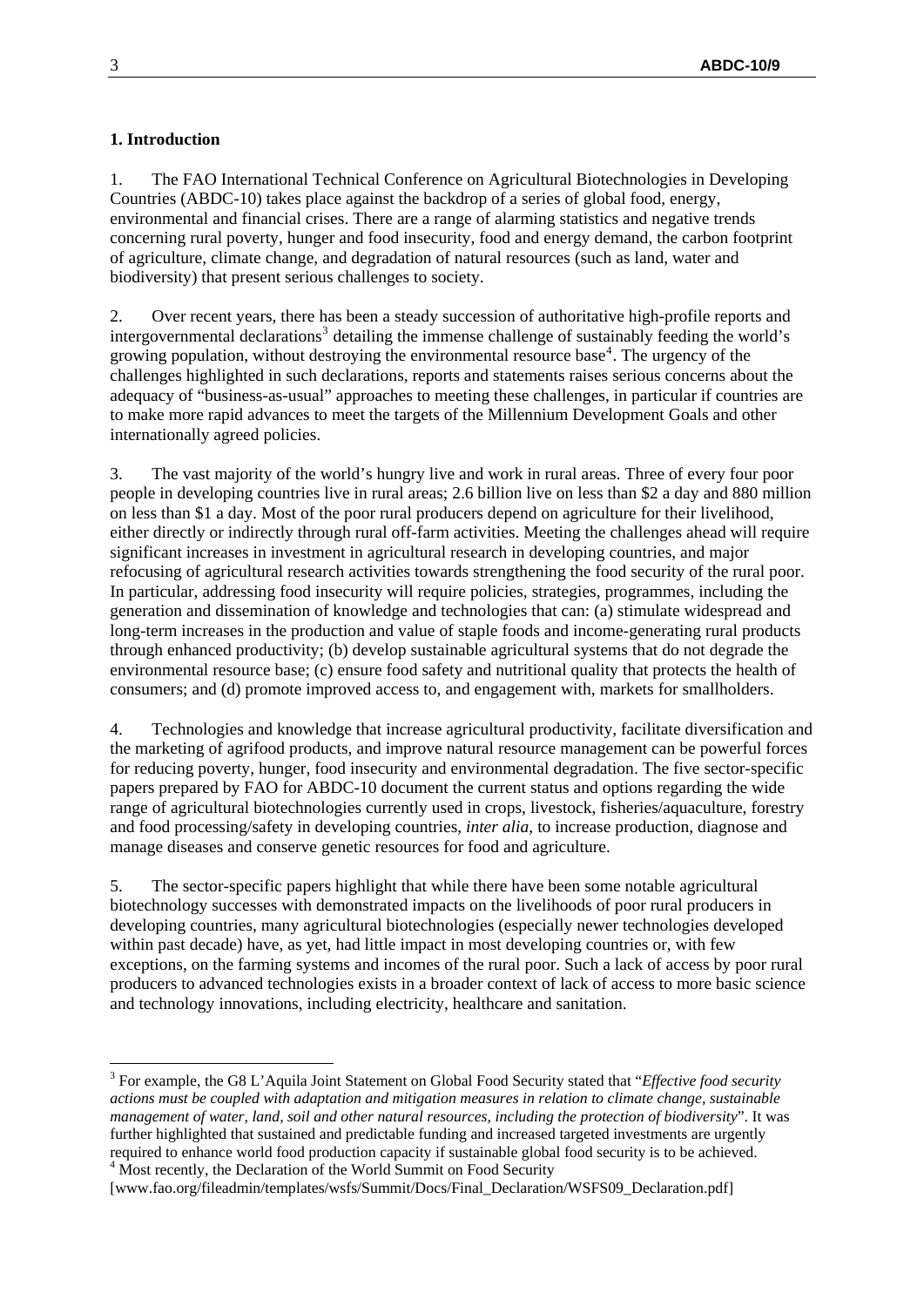6. Building on the five sector-specific documents, and a sixth FAO document on policy options, this FAO document synthesizes the lessons learned and options available to developing countries for making informed decisions regarding adoption of agricultural biotechnologies within their national food security and rural development plans and policies. It also presents a set of Priorities for Action for the international community regarding agricultural biotechnologies for food security in developing countries, focusing on policy- and capacity-development actions.

# **2. Lessons Learned and Options for Developing Countries**

### *2.1 Current status of impact of agricultural biotechnologies on food security*

7. **Recent scientific and technological advances have developed products and techniques that can contribute to addressing food security and agriculture sustainability.** Some agricultural biotechnologies are already benefiting smallholder farmers in some developing countries. Available or pipeline products and techniques developed through biotechnology can potentially contribute to addressing present and emerging challenges facing poor rural producers.

8. **Application of agricultural biotechnologies is not yet widespread in developing countries.** Many existing agricultural biotechnologies (and other technologies) have not yet been adopted or adapted for the benefit of the majority of poor rural producers. Some developing countries remain excluded from biotechnology developments and benefits.

9. **Spillovers of proprietary agricultural biotechnologies for the benefit of smallholders have to date been minimal.** Technology spillovers from research innovations in agricultural biotechnologies have so far had limited impact on the livelihoods of the majority of the rural poor in developing countries. Most poor rural producers have limited access to technological advances and other inputs in all areas of agricultural research, including lack of access to basic science and technology innovations across many areas.

10. **Public sector research has developed some agricultural biotechnologies that address food security and agriculture sustainability, but has not always been sufficiently focused on the needs of poor rural producers.** The most enduring successes to date have come from long-term national and international (e.g. the Consultative Group on International Agricultural Research, CGIAR) public sector agricultural improvement programmes addressing farmer-relevant problems. However, even where there was strong development of agricultural biotechnologies within the public sector in developing countries, they have not always been directed at or made available for improving the livelihoods of poor rural producers.

11. **Some sectors of relevance to food security remain relatively neglected in terms of agricultural biotechnologies.** The application of biotechnologies in developing countries seems relatively more widespread in crops, livestock and food processing than in forestry and fisheries/aquaculture. These important areas tend to be somewhat neglected, though it should be noted that applications of biotechnologies are of much greater significance in planted forests than in naturally regenerated tropical forests, and in aquaculture than in capture fisheries. This is also reflected in terms of private sector investment, where there are e.g. fewer companies involved in forestry and aquaculture biotechnologies than in crop biotechnologies. Also within each sector, investments in biotechnology research and development focus more on products and techniques relevant to largescale, commercial agriculture, while insufficient attention is paid to biotechnology products and techniques that can address the problems of poor rural producers.

# *2.2 Development of integrated and coordinated national plans on agricultural biotechnologies for food security*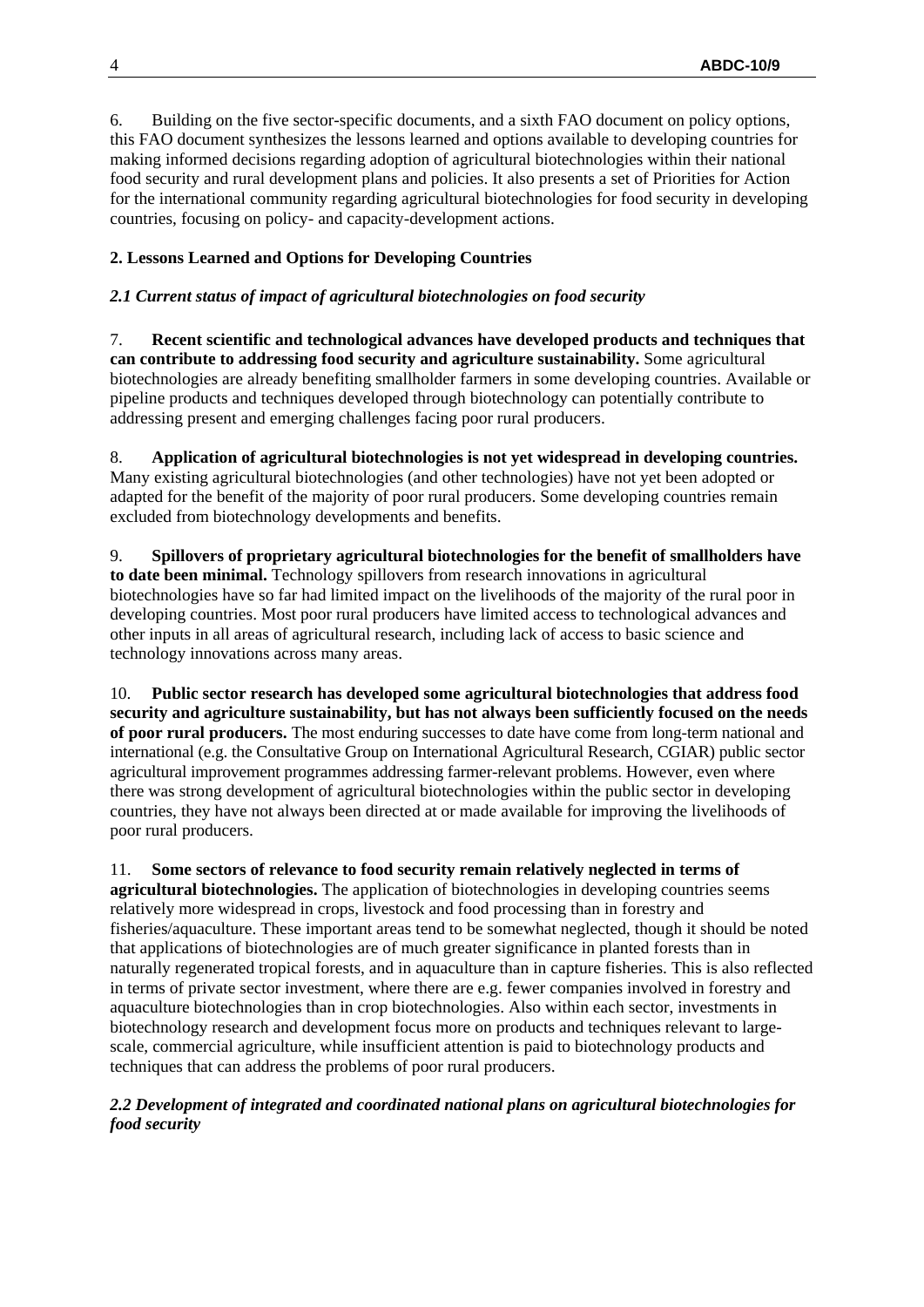12. **Need for a clear vision for the role of agricultural biotechnologies in relation to national development needs, including food security**. It is important for governments to clarify and decide what role they envisage for agricultural biotechnologies in helping to meet national needs (both shortand long-term).

13. **Planning for agricultural biotechnologies is of cross-cutting relevance to national development plans and strategies.** It is essential that policies and plans regarding agricultural biotechnologies are coherent with other national policies and plans, and also in support of agreed international policies and targets. Some goals and objectives of National Development Plans (including long-term visions and 10-year plans), Poverty Reduction Strategies and sector programmes (e.g. in Agriculture, Health, Education) can be supported by harnessing agricultural biotechnologies for national needs.

14. **Promote biotechnologies as a common platform to leverage cross-sectoral innovations that meet national needs, including food security needs.** To maximize the impact of the use of existing biotechnology capacity across all sectors, planning for the development and utilization of biotechnologies should be integrated across all planning processes leading to national development plans as well as processes leading to sector-specific plans for agriculture, food/nutrition, health, education, economic development, poverty reduction, and the environment.

15. **Establish a National Biotechnology Policy/Strategy Framework.** A National Biotechnology Strategy should provide a shared long-term vision and a coherent integrated framework describing clear principles, priorities, objectives and actions. Objectives should be specific, measurable, achievable, realistic and time-bound, with performance indicators against which progress can be measured. All sectors should be represented in the National Biotechnology Strategy, including the crop, livestock, fish, forestry and food sectors. In some instances, regional frameworks may be an appropriate option to harmonize biotechnology strategies and maximize the utilization of capacity, particularly in poorer or resource-limited regions.

16. **National science and technology policies/strategies which include biotechnology must also address the food and agriculture sector.** There is a tendency for biotechnology to be narrowly equated with the biomedical (pharmaceutical) and industrial sectors. Where biotechnology is a component of an overall national science and technology strategy, it is important that all sectors and subsectors (for which biotechnology innovations are a cross-cutting issue) are represented in terms of their needs.

17. **Ensure that agricultural biotechnologies are not considered in isolation from broader agricultural advancement efforts.** Agricultural biotechnologies need to be built upon existing agricultural research systems and capacities. Biotechnologies in any sector (including agriculture) are typically not "stand-alone" alternatives to existing research, and cannot substitute existing agricultural research programmes. To deliver food security impacts for poor rural producers and consumers, agricultural biotechnologies need to be integrated within well-functioning agricultural research and innovation systems.

# *2.3 Priority-setting to enable agricultural biotechnologies to better meet national needs regarding food security*

18. **Priority-setting and monitoring systems for the development, adoption and impact of agricultural biotechnologies are needed.** Priority-setting systems are necessary to identify areas of focus where interventions in agricultural biotechnologies could have maximum impact. Decisionmaking regarding research and innovation priorities should be based on needs (demand-driven), be transparent, and evidence-based. Regular foresight and horizon-scanning systems regarding agricultural biotechnologies should be used to inform national strategies, plans and sector-specific plans, along with frequent consultations with intended beneficiaries.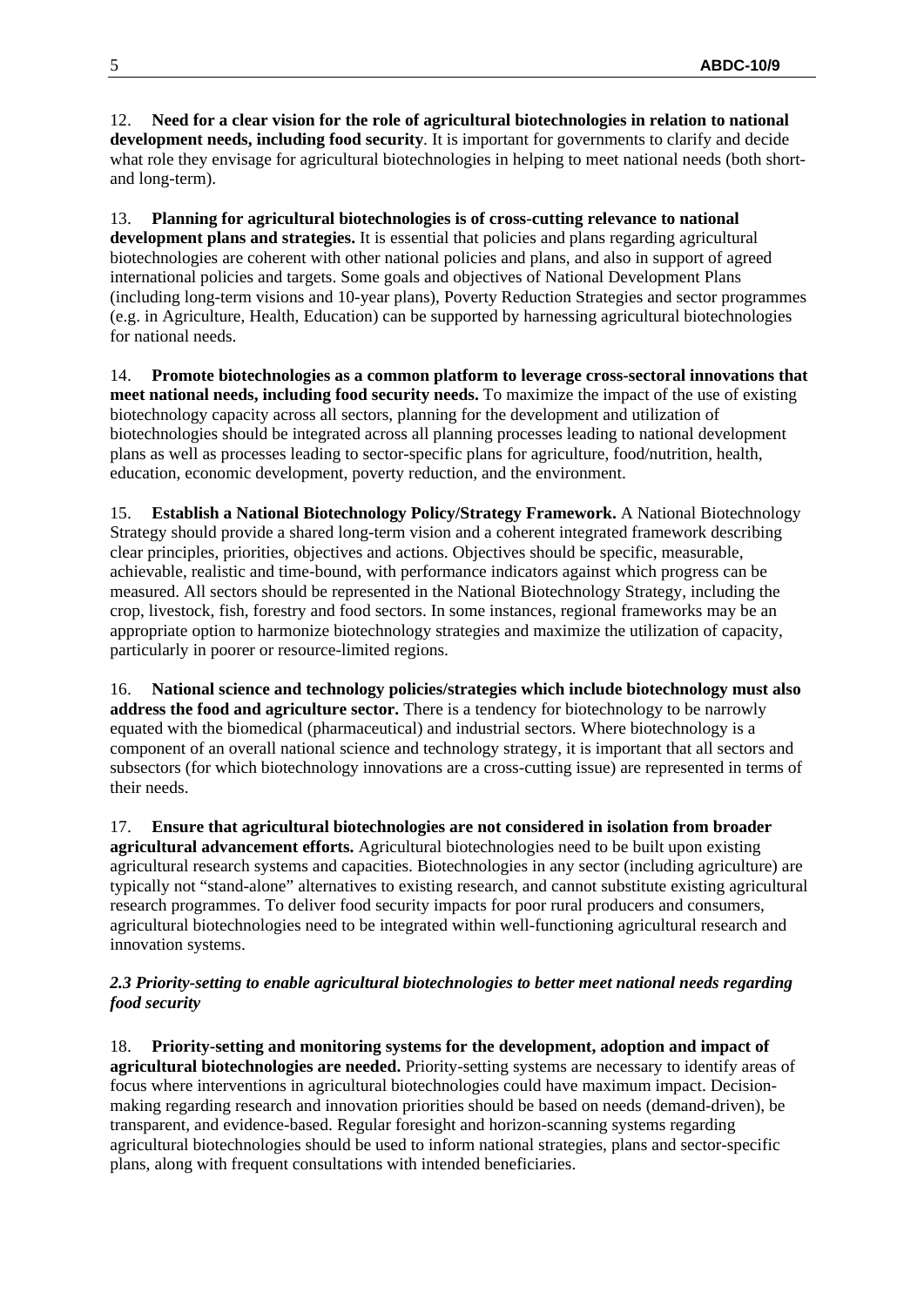19. **Clear targets and performance indicators are required to measure uptake and the impact of agricultural biotechnologies on meeting food security needs.** For strategic planning, impactassessment targets and indicators regarding agricultural biotechnologies can be "mainstreamed" across multiple national and sector-specific plans. Indicators should not only include typical science and technology metrics such as numbers of skilled personnel, publications, innovations developed, etc., but also include broader metrics to measure socio-economic outcomes and the impact of different agricultural biotechnologies on land productivity, incomes, food security and livelihoods.

20. **Need for regular periodic assessments of costs and benefits of different agricultural biotechnologies over the longer term.** Cost-benefit ratios for agricultural biotechnologies will change over time. There can be inherent risks for resource-limited developing countries to be either the early or late adopters of specific agricultural biotechnologies. Rigorous cost-benefit analysis should be conducted periodically on a systematic ongoing basis to assess possible impacts on food security and agriculture sustainability, in order to inform decision-making. A key issue is to determine which institutions have capacity and expertise to do this while also effectively interfacing with decisionmakers.

# 21. **Reliable** *ex-post* **assessments of the impact of recent innovations in agricultural**

**biotechnologies may not yet be possible.** Assessing the value of innovations from newer agricultural biotechnologies is difficult due to a lack of accumulated data and evidence across many regions, seasons and countries. For many of the newer products of agricultural biotechnologies (e.g. transgenic varieties, new breeds and strains, biocontrol agents, field-level diagnostic kits, vaccines and bioprocessing enzymes or microbes) the information related to their on-farm application and socioeconomic impacts in developing countries either is insufficient or is scattered and not generalizable.

22. **Need to keep pace with evolving different agricultural biotechnologies and with the rate at which they become practical realities.** To assess impacts of different agricultural biotechnologies it is necessary to make clear distinctions between mature "on-the-shelf" versus "pipeline" biotechnologies. This highlights a need for continual monitoring of which agricultural biotechnologies are coming to maturity over time. Such monitoring requires scientists and technical advisors with the expertise to assess both the merits and limitations of different agricultural biotechnologies over time.

23. **Distinguish between invention and innovation in agricultural biotechnologies, and consult**  with end-users. It is important to make a distinction between "invention" (the creation of new knowledge) and "innovation" (in the sense of first, early or novel application) and recognize that there is a significant time lag and many critical steps before inventions can be realized as practical innovations. Priorities for innovation in agricultural biotechnologies should be both assessed and set by a range of stakeholders, including scientists and representatives of end-users of technology outputs (e.g. farmers, consumers).

24. **The balance of home-grown versus imported innovation in agricultural biotechnologies is a strategic issue.** All countries are inter-dependent with respect to technological innovations in food and agriculture. It can be important to emphasize home-grown technologies (where they are costeffective) as they can be a catalyst for institutional/human capacity development, technology adoption and national regulatory systems development. However, depending on national priorities and available resources, there are strategic pros and cons in decisions to become originators or early, intermediate or late adopters of new technologies, including agricultural biotechnologies.

#### *2.4 Promote public and private investments in agricultural research, including biotechnologies for food security*

25. **National-level investments in agricultural research, including biotechnologies, need to be increased in order to contribute to food security in developing countries.** National investment plans for agricultural biotechnologies should focus on contributing to meeting well-defined needs and aim to leverage a range of national and international financing, including both public and private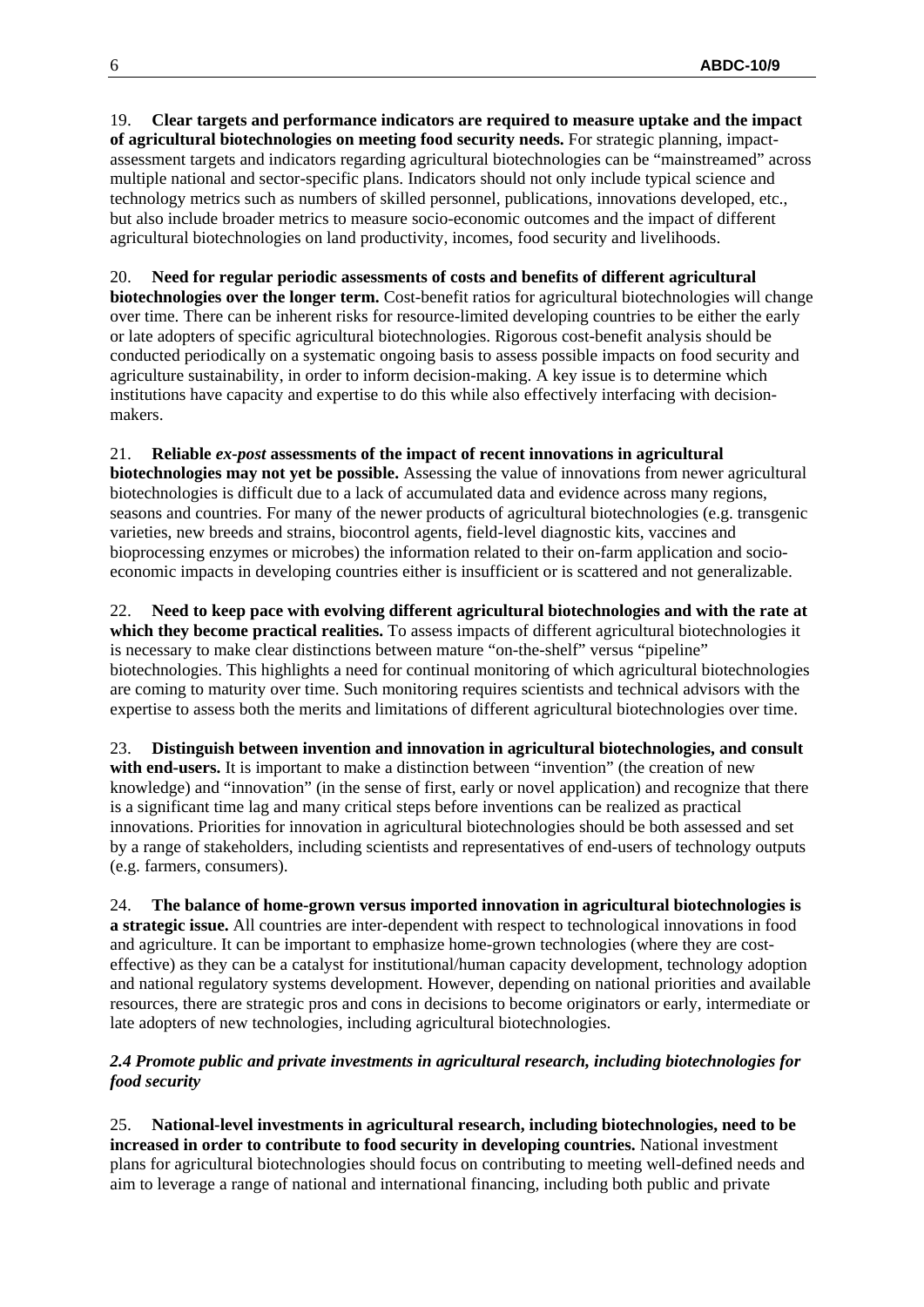funding, and funding from donors, non-governmental organizations (NGOs), farmers and trade organizations, and philanthropic organizations.

26. **A national policy vision defining the relative roles of the public and private sector is necessary for developing and deploying innovations in agricultural biotechnologies for different clients.** Specific responsibilities must be mapped out to identify which sectors and stakeholders are to address the needs of the poor rural producers in order to ensure that positive food security impacts are achieved from capacity development and the deployment of agricultural biotechnologies. The limited purchasing power of the poor makes private sector investments in agricultural biotechnologies to meet their immediate needs unlikely. Each country needs to promote an appropriate mix of public, private and public-private partnership (PPP) financing that best meets its needs, and effectively communicate the underlying rationale to all stakeholders.

27. **Need to consider the role of intellectual property rights (IPR) in promoting innovation and restricting (unlicensed) access to proprietary agricultural biotechnologies.** IPR recognize the creativity of inventors by providing a temporary exclusive property right over inventions. As legal instruments, IPR promote private sector investment, while also requiring disclosure and dissemination of new innovations. IPR predominantly relate to the use of proprietary technologies in commercial markets. The effect of IPR systems in stimulating research investment, invention and innovation in each country and sector is a strategic issue, particularly in relation to what forms of innovation IPR promote and which stakeholders benefit from proprietary technologies. Lack of comprehensive and updated national IPR regulatory systems can limit the import of biotechnologies developed abroad.

28. **Determine whether and how IPR are likely to limit the freedom to innovate or trade in relation to agricultural biotechnologies.** Because many biotechnology innovations (and enabling technologies/tools) are subject to IPR, countries need to have the capacity to assess their freedom-tooperate (nationally and internationally) in terms of the IPR landscape for different biotechnology innovations. For IPR, this can apply to freedom to export products containing proprietary innovations into other jurisdictions, although freedom to export agricultural biotechnology products can also be affected through a range of other regulatory approval issues.

29. **Determine whether IPR are a critical barrier to technology adoption and the diffusion of agricultural biotechnologies for the poor.** IPR are a barrier to technology access whenever licensing is desired but not facilitated. Where assessments of needs for poor rural producers identify IPRprotected innovations that would be likely to benefit such farmers, subsidized or humanitarian exemption routes to the licensing of such proprietary innovations should be investigated.

30. **Improve aid effectiveness regarding agricultural biotechnologies through both nationaland donor-level harmonization and coordination of donor-funded projects and programmes.**  Coordination and harmonization of donor-support to agricultural research (including biotechnologies) can enhance the use and impact of resources at the national level. The Paris Declaration on Aid Effectiveness (2005) and the Accra Agenda for Action (2008) provide a framework for coordination of donor investments across all areas, including donor investments in agricultural biotechnologies.

# *2.5 Facilitate national and international linkages in agricultural biotechnologies that can strengthen food security*

31. **Successful governance of biotechnologies requires well coordinated policies and strategies that address all stages of the innovation chain.** For agricultural biotechnologies to impact on meeting national development needs, approaches that consider the entire agricultural innovation system can have advantages over a fragmented project/programme-based approach (operating independently across different sectors and ministries). Such an approach considers national agricultural innovation systems, including the complete network of institutions across the public, private and informal sectors whose activities and interactions initiate, develop, import, modify and diffuse new technologies and innovations.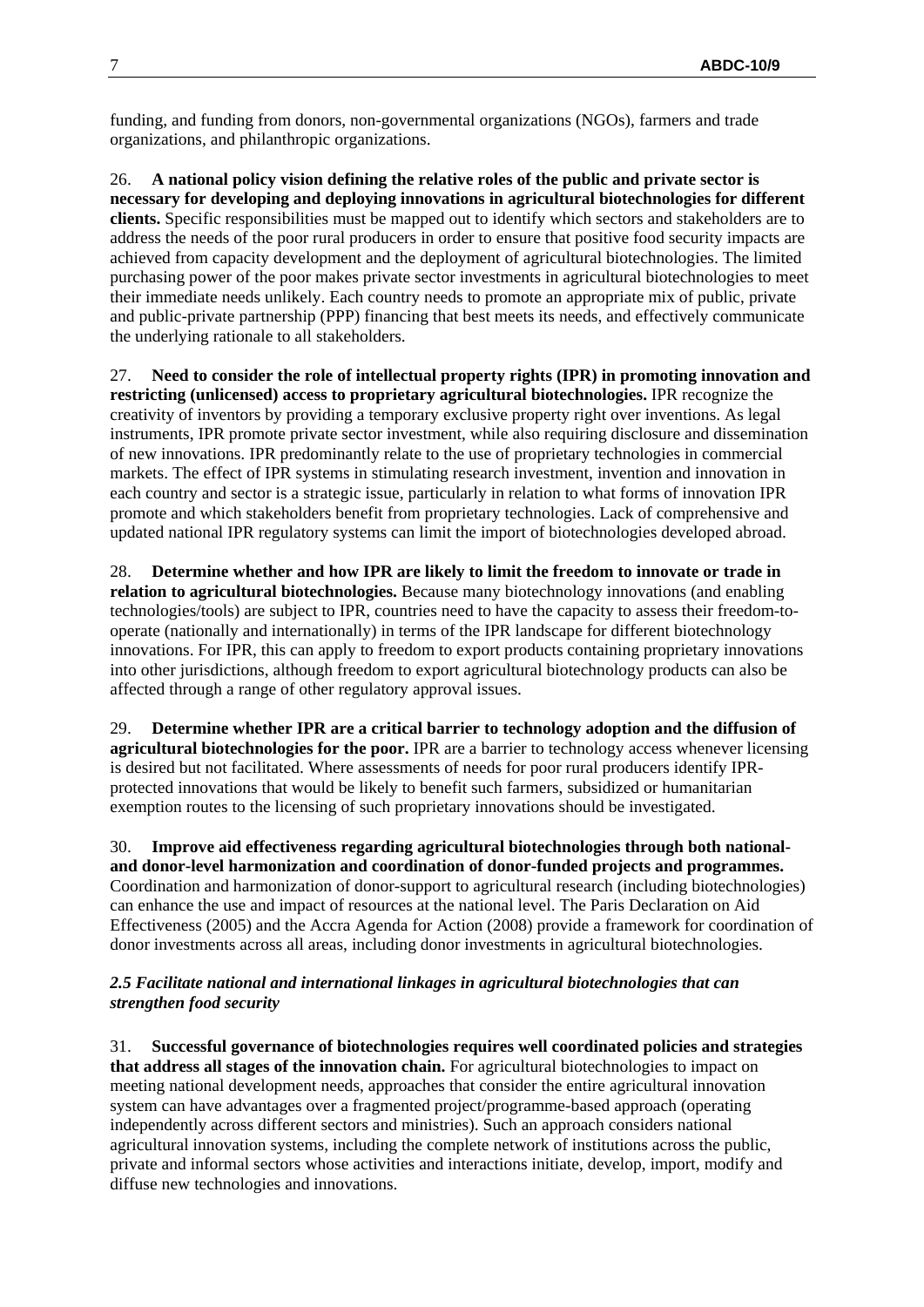#### 32. **Successful governance of biotechnologies requires horizontal and vertical systems of coordination.** Horizontal coordination is needed to ensure that different ministries can agree on the goals and objectives of a national system of innovation, including the role of agricultural biotechnologies, while vertical coordination is needed to ensure that the different sectors and subsectors (e.g. animal breeding, animal nutrition, forestry) are included in the process. Both horizontal and vertical coordination should occur across all levels from policy, institutional and field levels. Coordination mechanisms should include stakeholders from farmers' organizations, the business sector and NGOs representing poor rural producers.

33. **Lack of policy coherence and consistency across ministries and sectors can be a barrier to harnessing agricultural biotechnologies.** Lack of coherence in national and international policies and regulatory systems creates uncertainty, and can lead to reduced investments (public or private) in agricultural research and biotechnologies. For policy coherence, intersectoral policies in the scientific, economic, environmental and trade areas need to be mutually supportive and well coordinated.

34. **Foster links with other countries that can strengthen capacities for policy and regulatory analysis, planning, research and institutional development and technology flows in agricultural biotechnologies.** Improved North-South and South-South collaborations (e.g. using regional biotechnology centres such as the Biosciences East and Central Africa [BecA] hub) to facilitate capacity development and innovation are crucial. The nurturing of scientific, policy, administrative, NGO and business network building is essential for promoting strong national innovation systems that can effectively develop and adopt agricultural biotechnologies that contribute to food security.

35. **Leverage the capacity and knowledge in the agricultural biotechnologies of other countries in order to meet national needs.** When resources are scarce, it does not make sense to attempt to develop all innovations within one country. Strategies regarding agricultural biotechnologies that focus on adopting and adapting existing innovations to local needs need more effective international linkages, as do strategies based on the regional pooling of expertise and capacity.

# *2.6 Foster linkages between agricultural biotechnologies and other areas within national innovation systems*

#### 36. **Promote stronger linkages between national research institutes and universities.**

Disconnects can occur between higher education and training conducted in universities, and research conducted in national research institutes. Staff and student secondments and exchanges, and joint research projects between universities and research institutes (nationally and internationally) will promote mutual-learning, build networks and enhance training, research and the impact of agricultural biotechnologies on food security.

# 37. **Consider infrastructure development as a platform for technological learning and**

**innovation.** Infrastructure development projects can be used as platforms for research and technological learning. Government procurement (tenders) can be made conditional on research, development and innovation occurring within the infrastructural project. This approach can be used to foster capacity development for research and innovation in agricultural biotechnologies.

38. **Share biotechnology platforms, resources and tools across agriculture, health and other**  sectors. The cost efficiency of using expensive biotechnologies can be improved by using the same/similar biotechnology techniques and equipment across multiple countries, sectors or subsectors (e.g. the BecA facility, Kenya). Greater integration of publicly-funded biotechnology research platforms across biomedical, agriculture, food, environmental and industrial sectors is desirable.

39. **Integrate human health concerns to accelerate capacity development in agricultural biotechnologies.** Zoonotic threats to public health from domestic animal diseases have accelerated the strengthening of national animal disease diagnosis and control systems. The development of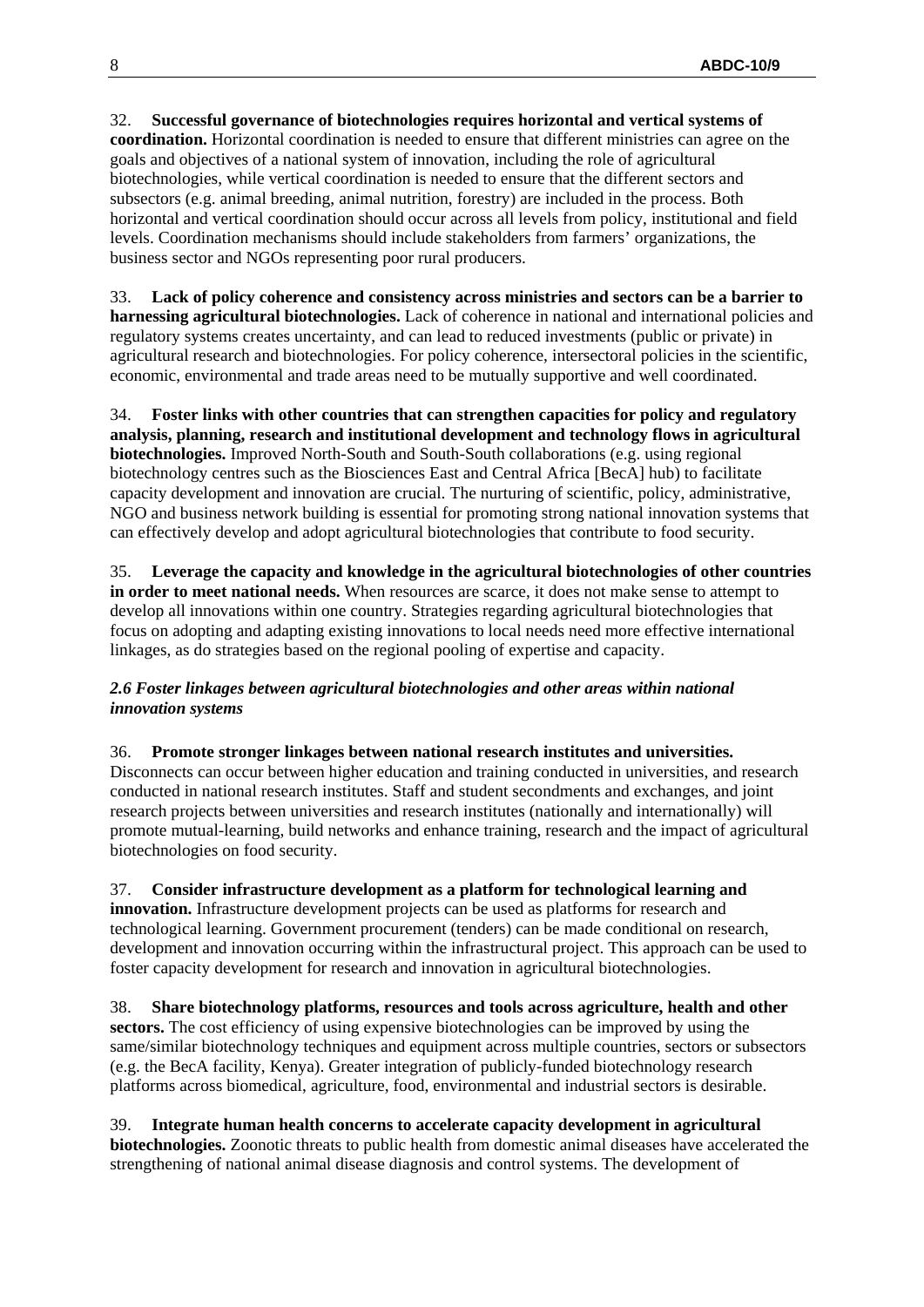biotechnological capacity for animal health and food safety testing can be pursued through closer relationships with the medical and epidemiology communities.

# *2.7 Promote evidence-based and multi-stakeholder policy development in agricultural biotechnologies for food security*

40. **Involvement and constructive engagement of key stakeholder groups in development of policy and capacity in agricultural biotechnologies is important**. The engagement of multiplestakeholders in the identification of key needs and the development of policies can lead to mutual learning and understanding regarding where agricultural biotechnologies can play a role in strengthening food security and agricultural sustainability.

41. **Evidence-based policy development is essential for decision-making regarding agricultural biotechnologies for food security.** While it is important to engage a broad range of stakeholder groups in policy-development processes, this should not lead to an erosion of the role of scientific (and other, including socioeconomic) expertise and evidence in the policy-development process.

# 42. **Policy and regulatory development regarding agricultural biotechnologies needs to**

**balance both risks and benefits for the poor.** More emphasis and activity have been focused on developing policies and regulations related to preventing risks arising from GMOs than to facilitating the use of agricultural biotechnologies for the benefit of poor rural producers. Strengthening the voice of stakeholders representing poor rural producers to make informed (and independent) decisions regarding which biotechnologies they consider could benefit their livelihoods remains a critical need for developing pro-poor agricultural biotechnologies.

### 43. **Over-emphasis of and polarization within the "GMO debate" has distracted and diverted scientific and policy resources from focusing on the needs of poor rural producers.** The controversy regarding GMOs in food and agriculture over the past decade has had significant effects in stalling, reducing and redirecting some public sector research efforts in agricultural biotechnologies, including non-GMO biotechnologies, from addressing the needs of the poor rural producers, in addition to diverting significant scientific resources from research to regulation. The portfolio of investment across different types of agricultural biotechnologies (including GMOs) has to be assessed with reference to the needs of the poor rural producers, and the speed and cost of the delivery of benefits to them.

44. **Integrate the** *Biosecurity* **approach across agricultural biotechnology policies and regulations.** The *Biosecurity* approach is defined by FAO as a "strategic and integrated approach to analysing and managing relevant risks to human, animal and plant life and health and associated risks to the environment". Biosafety regulations for agricultural biotechnologies should be coherent and in harmony with other national regulations and relevant international agreements, regional frameworks and standards, especially those related to plant and animal health, and also food safety. The *Biosecurity* approach can allow efficiency gains for regulatory bodies.

45. **Promote transparency and participation in all processes involving policy development and regulation regarding agricultural biotechnologies.** To build overall trust in policy-making and regulatory processes regarding agricultural biotechnologies, it is important to ensure transparency and participation in the decision-making processes of relevant stakeholder groups and organizations that represent the public at large. Appropriate communication strategies are needed to ensure informed and meaningful participation.

#### *2.8 Develop national capacity in agricultural biotechnologies for food security*

46. **Many developing countries have limited capacity to develop or use agricultural biotechnologies.** This relates to limited capacity to generate, adapt or utilize potentially beneficial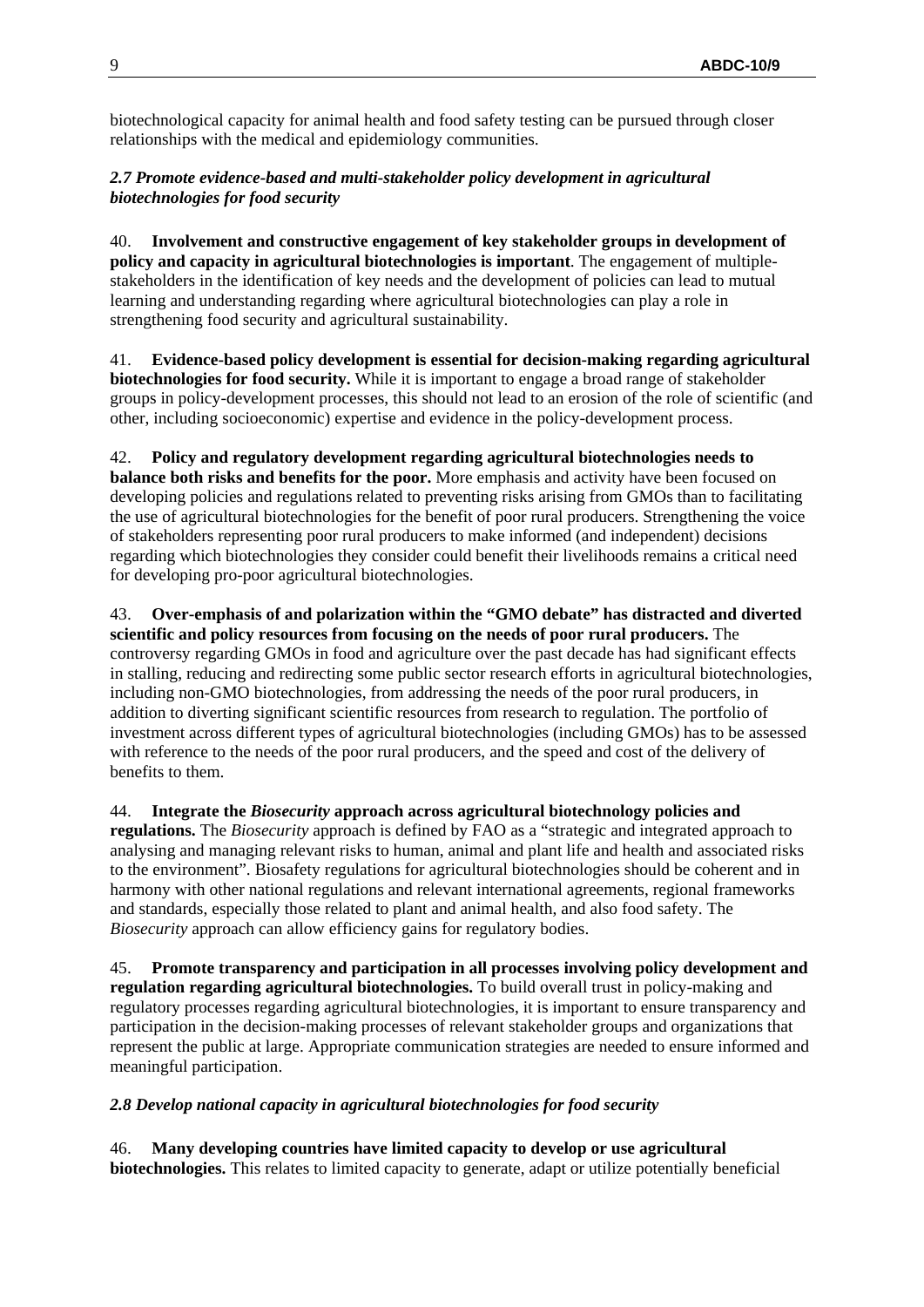biotechnologies due to existing limitations in their agricultural research, extension and regulatory systems. Even a reliance on research results/innovations obtained from abroad will need significant "adaptive" research, as well as regulatory and dissemination capacities at national level.

47. **Strategic strengthening of existing research, extension and regulatory systems will facilitate future innovations in agricultural biotechnologies.** Agricultural biotechnologies are best applied within existing research, extension and regulatory systems where scientific knowledge is already generated, documented and organized. The strengthening of existing agricultural research, extension and regulatory systems is necessary if agricultural biotechnologies are to be used successfully to contribute to food security and agricultural sustainability.

48. **Sustainable capacity development for agricultural biotechnologies will require both sciencepush (supply) and science-pull (demand) effects.** Poor rural producers and consumers have not been capable of exercising a strong science-pull to harness agricultural biotechnologies for their needs. The strengthening of the capacity of farmer organizations to interface with technology providers (whether public or private sector) is a key need.

# *2.9 Strengthen downstream systems that facilitate positive impacts of agricultural biotechnologies on the poor*

49. **Strengthening existing channels/systems for technology access and adoption by poor rural producers is of paramount importance.** Development of agricultural biotechnologies should be strongly linked with strategies for dissemination, evaluation and adoption by poor rural groups that can benefit. Where such functioning "downstream" evaluation, dissemination and extension systems are not in place, investments in such systems will likely have greater initial impacts than investments in advanced agricultural biotechnologies, and should have at least equal priority.

50. **To interface with farmers, consider the reform of agricultural extension services towards more pluralistic and decentralized extension and technology advisory systems.** In recent years, agricultural extension systems have undergone significant and rapid changes, including in their financing and governance systems. Within the same country this can lead to better coordination of a diversity of advisory services within the public, private and NGO sectors, including farmer-led and farmer-participatory extension systems.

51. **If existing diffusion channels for enhanced agricultural technology are not functioning, it is unlikely that agricultural biotechnologies can reach poor rural producers.** Inefficient and genderbiased extension systems (public, private and informal sector) can represent a major hurdle for poor rural producers to gain access to enhanced germplasm, improved vaccines and other outputs from agricultural biotechnologies for agriculture and food production.

52. **Farmer-participatory approaches can improve the likelihood that agricultural biotechnologies reach and benefit poor end-users.** There are examples of the application of farmer participatory research approaches for better connecting agricultural biotechnologies with the needs of smallholders.

53. **Determine the critical barriers to technology adoption and the diffusion of agricultural biotechnologies to poor rural producers.** There is a need to identify key agricultural biotechnology innovations that could improve the income and food security status of poor rural producers, and to explore ways to overcome the many significant barriers that poor rural producers, especially women, face in gaining access to beneficial agricultural biotechnologies.

*2.10 Strengthen communication and engagement with priority stakeholders*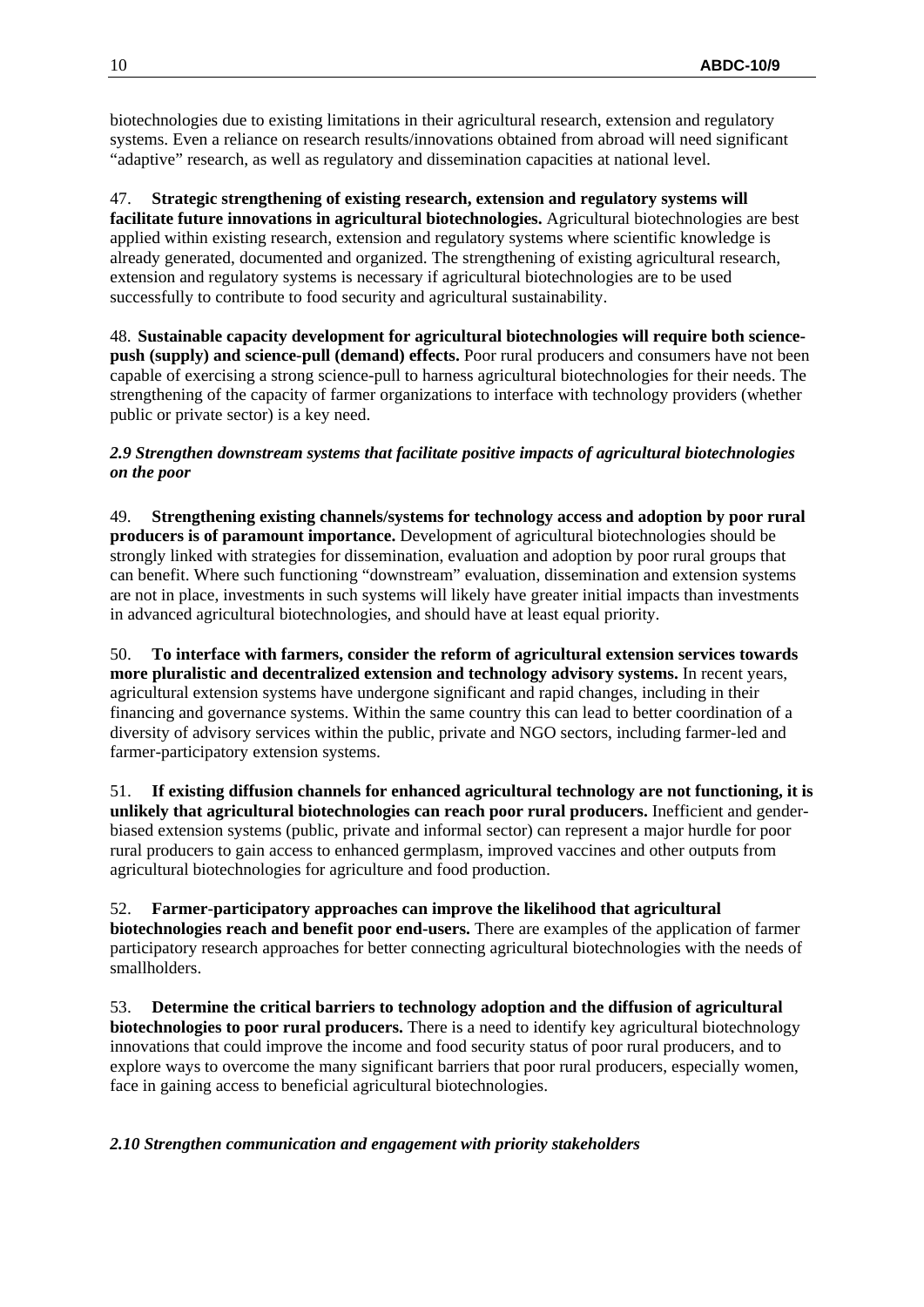**54. Information delivery to politicians and other decision-makers about the strategic importance of science and technology in general (and biotechnology in particular) is a key issue.**  The promotion of political awareness of the relevance and limitations of agricultural biotechnologies for meeting national needs**,** including food security, is essential. Science communication and advisory mechanisms for politicians and other decision-makers are critical for ensuring that decision-makers are aware of technological opportunities, limitations and timescales and are better enabled to take informed decisions.

55. **Communication is critically important for increasing public and political understanding and engagement regarding the role of different agricultural biotechnologies in relation to food security**. Knowledge and information are essential for people to successfully respond to the opportunities and challenges of technological changes. But to be useful, knowledge and information must be effectively communicated. A number of international policy instruments (e.g. Cartagena Protocol on Biosafety, Aarhus Convention) consider some issues regarding public awareness and participation regarding GMOs. It is critical that communication regarding all agricultural biotechnologies be accurate, balanced, participatory and science-based. Communication for Development (ComDev) methods and tools, which facilitate active participation and stakeholder dialogue, could be considered an essential component of any national innovation system.

# **3. Draft Priorities for Action by the International Community**

56. In the context of ABDC-10, the term "international community" encompasses FAO and other United Nations (UN) organizations and bodies, non-UN intergovernmental and non-governmental organizations, international and regional organizations, including donors, development agencies, the private sector, philanthropic foundations and academic or scientific institutions<sup>[5](#page-10-0)</sup>.

57. FAO Members can consider at ABDC-10 the following Priorities for Action by the international community regarding agricultural biotechnologies for food security. These Priorities for Action are intended to provide a framework for international cooperation and funding support for the generation, adaptation and adoption of agricultural biotechnologies in developing countries. At ABDC-10, Member States can provide guidance on these Priorities for Action. A recent international policy "gap analysis" study<sup>[6](#page-10-1)</sup> on agricultural biotechnologies for the FAO Commission on Genetic Resources for Food and Agriculture highlighted the lack of an international policy instrument providing guidance on how agricultural biotechnologies can be better harnessed for poverty reduction and food security.

58. These Priorities for Action should support the broader objectives of key internationally agreed policies. Governments have already adopted a series of resolutions and declarations in support of science and technologies, including on some occasions explicit references to biotechnologies in food and agriculture<sup>[7](#page-10-2)</sup>. The most recent occasion was the World Summit on Food Security, where 60 Heads of State and Government and 191 Ministers from 182 countries and the European Community met at FAO headquarters in November 2009, unanimously adopting a Declaration which, *inter alia*, stated that "We recognize that increasing agricultural productivity is the main means to meet the increasing demand for food given the constraints on expanding land and water used for food production. We will seek to mobilize the resources needed to increase productivity, including the review, approval and adoption of biotechnology and other new technologies and innovations that are safe, effective and environmentally sustainable".

59. It should be noted at ABDC-10 that while decisions related to adoption of technologies, including agricultural biotechnologies, are a prerogative and ultimate responsibility of each country, some policy issues regarding biotechnologies are already being addressed within a range of

1

<span id="page-10-0"></span> $<sup>5</sup>$  This definition is derived from Agenda 21, Chapter 16 on Environmentally Sound Management of</sup> Biotechnology ([http://earthwatch.unep.ch/agenda21/16.php\)](http://earthwatch.unep.ch/agenda21/16.php).

<span id="page-10-1"></span><sup>&</sup>lt;sup>6</sup> Working Document CGRFA-11/07/13 [www.fao.org/nr/cgrfa/cgrfa-meetings/cgrfa-comm/eleventh-reg/en/]

<span id="page-10-2"></span>See [www.fao.org/biotech/abdc/about-abdc/rationale/](http://www.fao.org/biotech/abdc/about-abdc/rationale/)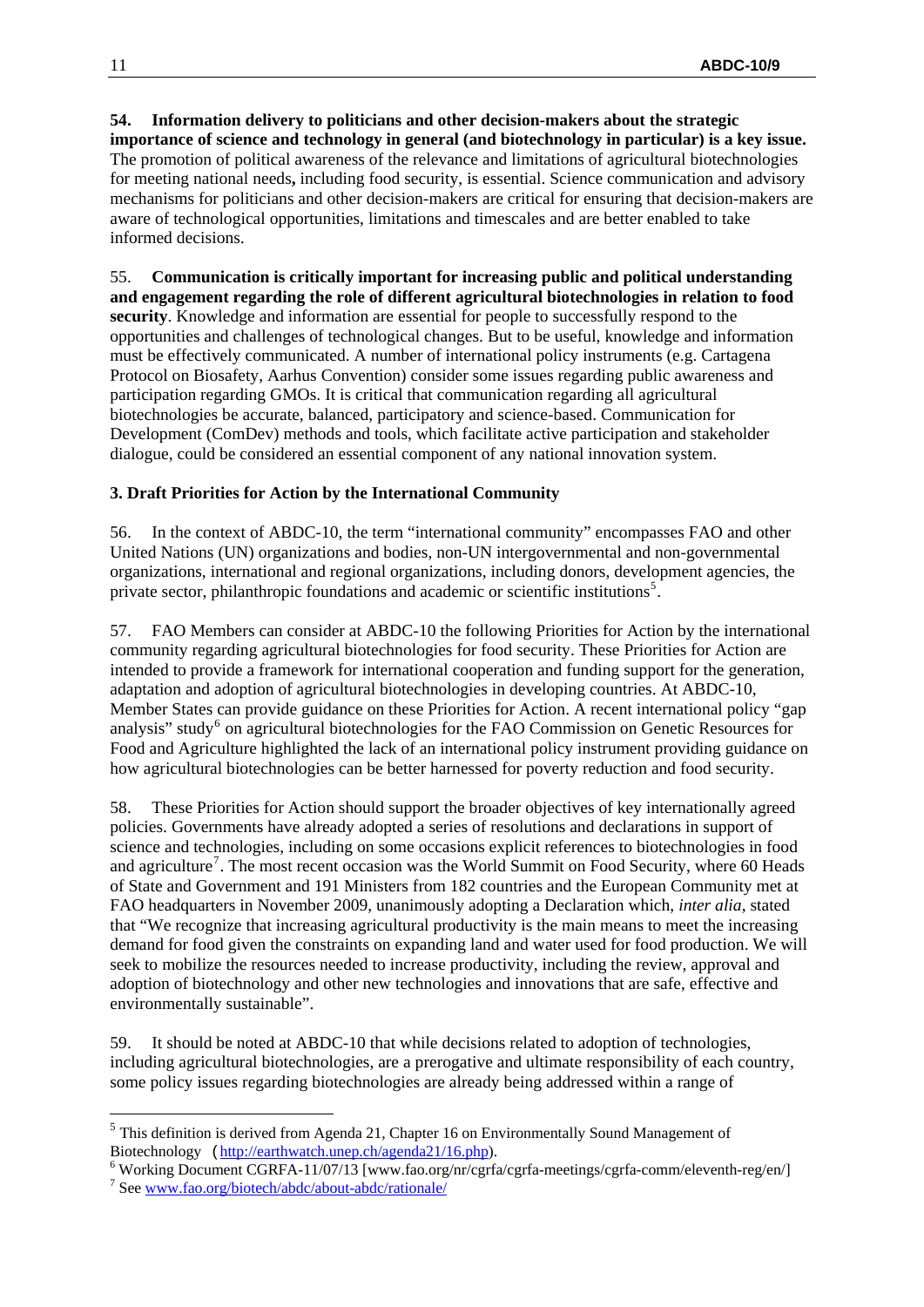intergovernmental policy forums and frameworks, including *inter alia*: the Aarhus Convention (UN Economic Commission for Europe, UNECE); the Codex Alimentarius Commission (FAO/WHO); the UN Commission on Sustainable Development; the Convention on Biological Diversity and its Cartagena Protocol on Biosafety; the FAO Commission on Genetic Resources for Food and Agriculture; the International Treaty on Plant Genetic Resources for Food and Agriculture; the International Union for the Protection of New Varieties of Plants (UPOV); the UN Commission on Science and Technology for Development; the World Intellectual Property Organisation and the World Trade Organization (WTO).

60. In this section, the Priorities for Action to be considered are organized in three categories covering: priorities for policy-level decision-making; capacity development; and financing mechanisms and coordination options.

# **3. 1 Policy Priorities**

### *3.1.1 Developing and implementing international and national policies to facilitate pro-poor biotechnologies for sustainable development, including food security*

61. Action: FAO Members can recommend at ABDC-10 to establish an international policy instrument (e.g. Plan containing Priority Actions) to be implemented by the international community specifically focused on agricultural biotechnologies for food security, which promotes broader international development policy goals.

62. Action: The international community can consider continuing to meet developing countries' requests for assistance in formulating strategic action plans for agricultural biotechnologies at the national and regional levels.

63. Action: Relevant intergovernmental bodies may wish to reaffirm their efforts to promote international policy coherence regarding agricultural biotechnologies for sustainable development and food security.

# *3.1.2 Supporting public and private sector investment in agricultural biotechnologies for greater impact on food security*

64. Action: Donors and international funding agencies may wish to highlight the importance of public sector research in agricultural biotechnologies for food security and agriculture sustainability, and consequently consider dedicating an appropriate share of their assistance to promoting and strengthening public sector research capacity in agricultural biotechnologies in developing countries.

65. Action: The international community can continue to recognize the crucial role of the CGIAR as a provider of international public goods in research for development, including agricultural biotechnologies for food security, and continue its support for the CGIAR's work in this regard.

66. Action: The international community can consider promoting policies that facilitate increasing (or redirecting) public and private sector investment in agricultural biotechnologies towards the targets of reducing poverty, increasing food security and agricultural sustainability.

67. Action: The international community may wish to recognize the possible contribution of private sector investment, including in research and development, to food security programmes and endeavour to provide policy advice on 'good practice' models for public sector engagement in PPPs regarding agricultural biotechnologies.

68. Action: The international community may consider providing policy advice on the establishment of mechanisms and tools that assist the public sector and small to medium-scale enterprises in meeting regulatory requirements for the deployment of agricultural biotechnologies for food security.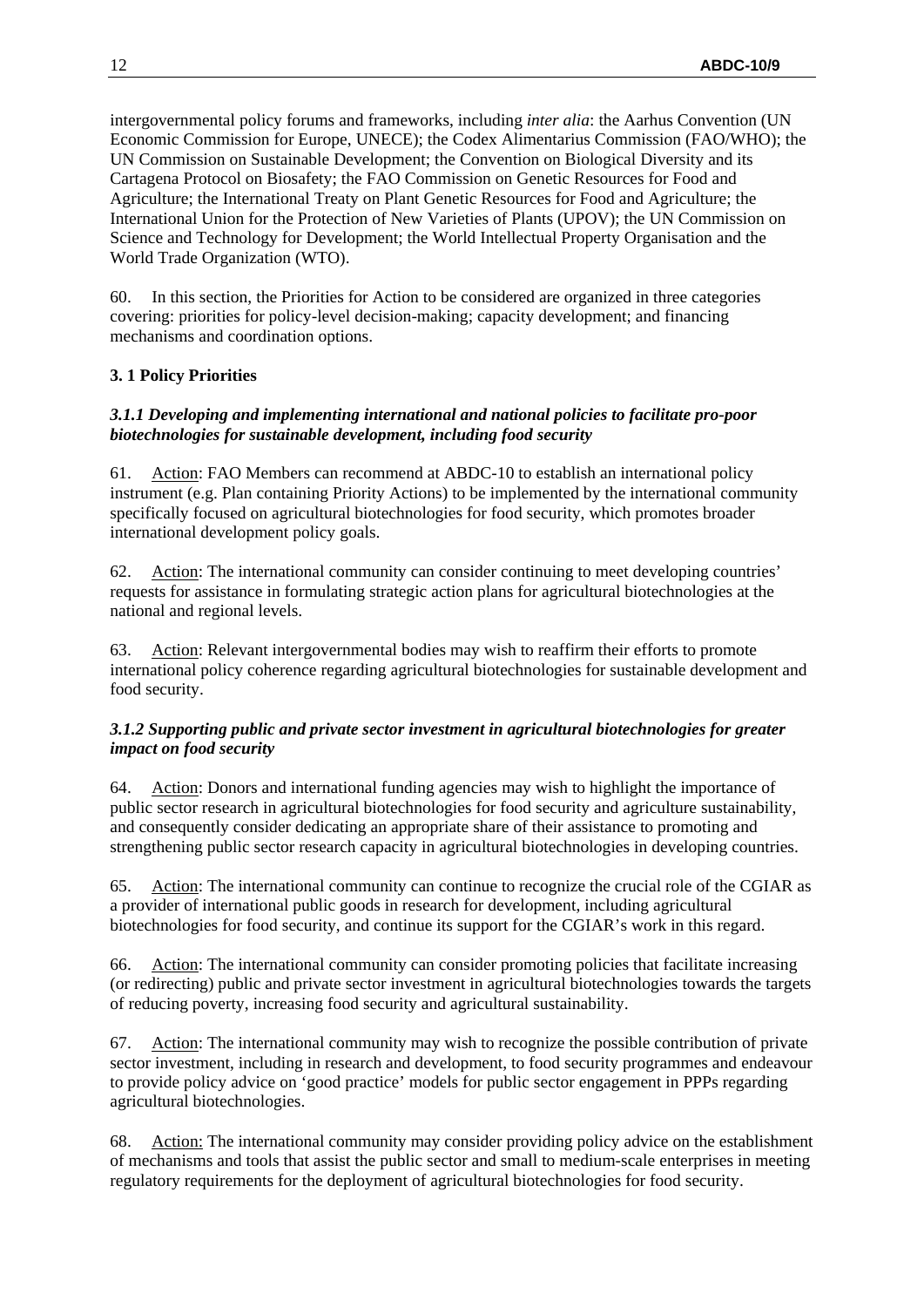69. Action: Relevant organizations can develop criteria and tools to better identify those areas where additional public sector support for agricultural biotechnologies for the poor is needed (e.g. areas relevant to non-commercial markets, food security, minor and orphan crops, poverty reduction).

70. Action: Relevant international organizations can consider providing assistance (with appropriate monitoring) to strengthen agricultural biotechnologies for food security and environmental sustainability in sectors such as forestry and fisheries that tend to be somewhat neglected.

71. Action: The international community can consider developing models to assist countries establish Orphan "crop, breed and farming systems" Acts (akin to Orphan Drug Acts) to promote greater investment in agricultural research on the crops, breeds and farming systems relevant for poor rural producers.

72. Action: The international community can consider within climate change adaptation frameworks, funding mechanisms to support, *inter alia,* innovations in agricultural biotechnologies that can help both counteract and mitigate the adverse effects of climate change, in order to better protect poor rural producers and consumers from the negative effects of climate change on their food security.

73. Action: The international community can promote complementarities between public and private sector financing of agricultural biotechnologies by more clearly defining the relative roles of the public and private sectors, particularly in terms of their relevance for delivering science and technology innovations to the rural poor.

# *3.1.3 Development of science-based policies, regulations and standards which promote sustainable agriculture, and maximize the benefits of agricultural biotechnologies for food security*

74. Action: FAO, in cooperation with other international agencies, can collect, systematize and disseminate documentation on the development and adoption of agricultural biotechnologies and analyse their socio-economic impacts in developing countries. This includes the compilation of statistics, the establishment and maintenance of biotechnology application databases, studies etc. This is necessary to generate an evidence base for policy-makers on the cost-benefit implications of the application of different biotechnologies.

75. Action: FAO, in cooperation with other international agencies, can compile annotated collections of methodologies and tools for *ex-ante* analysis of the socio-economic impacts of development and adoption of agricultural biotechnologies in developing countries, in order to assist policy-makers in developing countries in decision-making about the adoption of biotechnologies.

76. Action: The international community may wish to reiterate the role of the relevant existing intergovernmental forums in addressing international policy issues regarding biosafety and *Biosecurity*, including food safety and plant and animal health, and trade matters relating to agricultural biotechnologies, particularly GMOs.

77. Action: The international community may consider increasing efforts to facilitate participation by developing countries in the three relevant international standard-setting organizations for the WTO Agreement on the Application of Sanitary and Phytosanitary Measures, namely the FAO/WHO Codex Alimentarius Commission (food safety), World Organisation for Animal Health (animal health) and the International Plant Protection Convention (plant health), all of which are addressing issues of relevance to agricultural biotechnologies.

Action: The international community may wish to continue supporting the concept that biosafety (regarding GMOs) be integrated within a broader *Biosecurity* approach.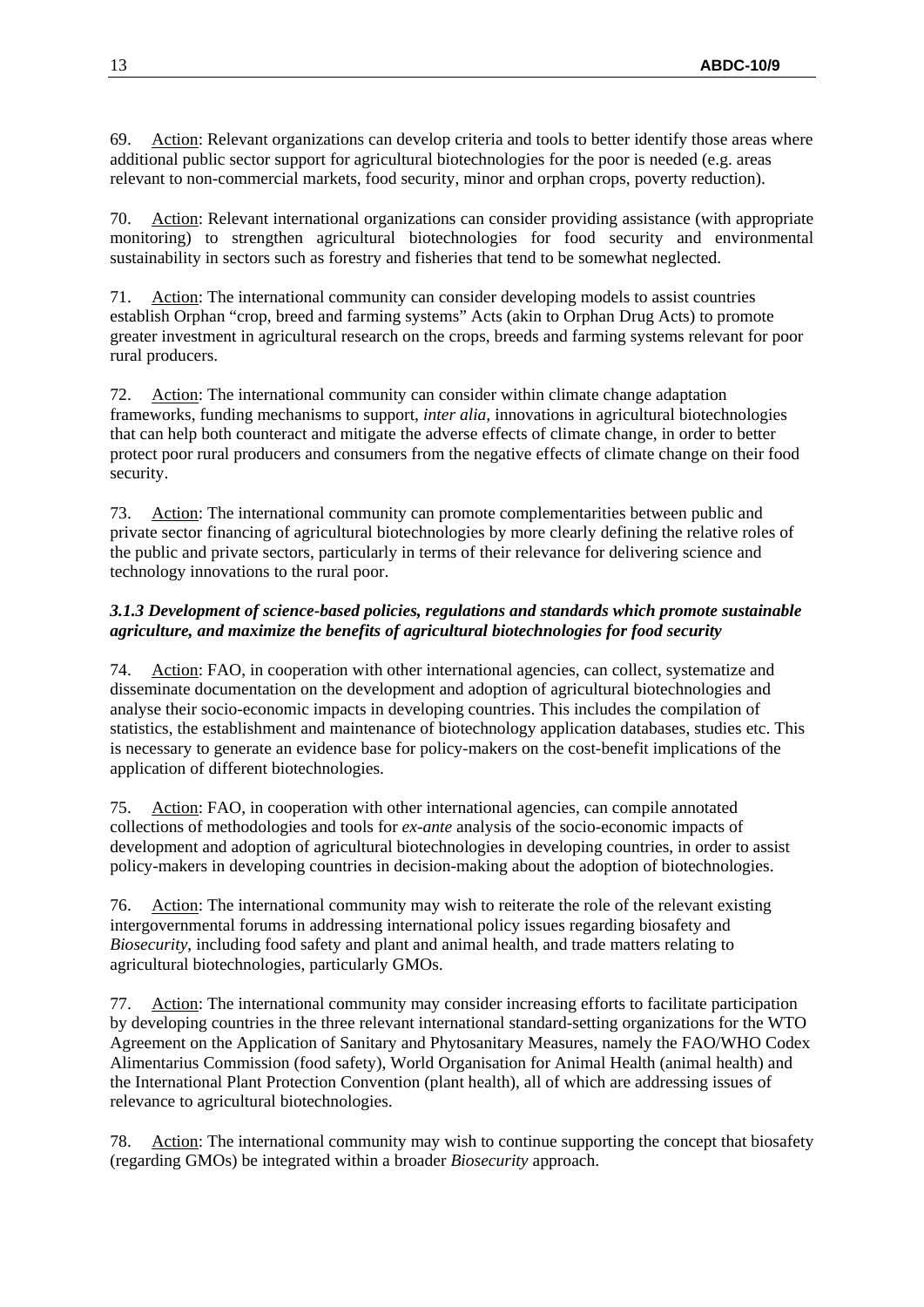79. Action: The international community may emphasize the fundamental importance of transparency and public participation when establishing and implementing biosafety or *Biosecurity* frameworks or policies.

80. Action: The international community can assist in promoting subregional/regional co-operation and harmonization for the establishment and implementation of biosafety or *Biosecurity* frameworks.

### *3.1.4 Facilitating access for poor rural producers and consumers to agricultural biotechnologies for food security*

81. Action: Relevant intergovernmental forums can consider promoting policies to facilitate greater access for poor rural producers to products and processes of agricultural biotechnologies essential to food security.

82. Action: The international community can encourage the private sector, and its representative umbrella organizations, to endeavour to develop transparent mechanisms to facilitate low- and no-cost humanitarian access to proprietary biotechnologies, specifically for the purpose of strengthening food security in developing countries.

83. Action: Relevant intergovernmental bodies can consider whether there are creative ways to use international policy instruments to ensure that internationally agreed IPR policies better meet the needs of the poor.

84. Action: The international community can encourage private and public sector research institutions (including PPPs) to consider modifying terms of access to their proprietary agricultural biotechnologies so that such technologies can be better harnessed to meet the needs of poor rural producers in developing countries.

85. Action: Donors can consider supporting organizations and programmes that can provide strategic advice and capacity development to developing countries regarding IPR and agricultural technologies, including biotechnologies.

86. Action: The international community can consider further promoting access for developing countries to essential tools and enabling biotechnologies relevant for food security $8$ .

87. Action: The international community can continue to recognize the role of the CGIAR in facilitating the access of poor rural producers to agricultural biotechnologies, and continue its support for the CGIAR's work in this regard.

# *3.1.5 Science communication, information dissemination and public awareness regarding agricultural biotechnologies*

88. Action: FAO and other intergovernmental organizations can strengthen their activities related to gathering, analysing, systematizing and disseminating, among policy-makers and the public, unbiased science-based information on the generation, application and impact of agricultural biotechnologies for addressing food security and agricultural sustainability.

89. Action: The international community can promote ComDev approaches for facilitating multistakeholder dialogue and public engagement in priority-setting and decision-making on the adoption

1

<span id="page-13-0"></span><sup>8</sup> e.g. through policy clauses regarding *ordre public* and morality in relation to protecting human, animal or plant life or health or to avoid serious prejudice to the environment (Article 27.2 of the WTO agreement on Trade-Related Aspects of Intellectual Property Rights).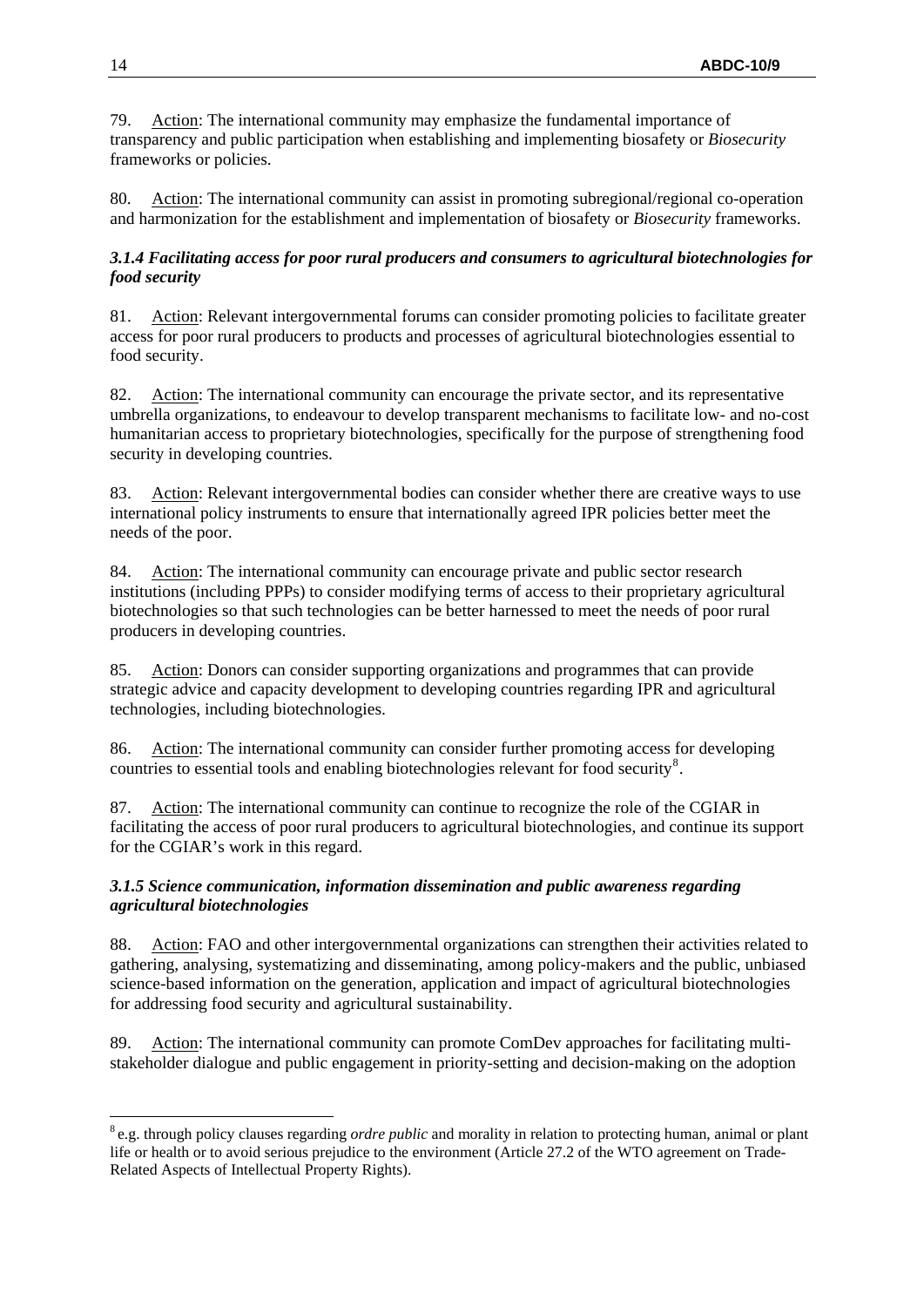of agricultural biotechnologies to increase food security and reduce poverty, and in support of international commitments and challenges.

# **3.2 Capacity Development**

# *3.2.1 Facilitating regional and national policy-setting to enable biotechnologies for sustainable agricultural development, including food security*

90. Action: Upon request, the international community can provide assistance to strengthen the capacity of developing countries for policy formulation and strategic planning in agricultural biotechnologies. Where appropriate, cross-sectoral strategies and frameworks can be developed, considering biotechnologies for agriculture, health, industry, and the environment.

91. Action: The international community can provide support for international, regional and national efforts to enhance understanding of agricultural biotechnologies among policy-makers and the public, particularly in relation to their existing or potential contributions to food security and agricultural sustainability.

92. Action: The international community can continue its efforts in meeting requests for assistance from developing countries to establish national regulatory frameworks and develop adequate institutional and human capacities in biosafety, food safety, plant health, IPR and traditional knowledge that are coherent with national development policies and in harmony with international obligations. The *Biosecurity* framework can be adopted and adapted where appropriate.

93. Action: The international community can continue to meet requests for assistance to enhance developing countries' capacities in facilitating regional collaboration and international harmonization of regulatory procedures relevant to agricultural biotechnologies.

# *3.2.2 Facilitate participatory multi-stakeholder approaches to policy development for biotechnologies for sustainable development, including food security*

94. Action: Relevant international organizations, including the CGIAR, can strengthen the capacity of developing countries to engage stakeholder groups (that are representative and accountable to their members, particularly poor rural producers) in priority-setting and policy development in relation to agricultural biotechnologies.

95. Action: The international community can provide assistance for national priority-setting and consensus building efforts to identify key needs for food security, and facilitate assessments to identify where different agricultural biotechnologies can provide strategic options.

96. Action: International organizations can support the development of "transparency and good governance" principles and guidelines at national and regional levels for agricultural biotechnology policy-making and decision-making processes.

# *3.2.3 Support for strengthening national expertise and increasing international cooperation programmes and action plans for agricultural biotechnologies*

97. Action: FAO and other specialized agencies can continue to provide support to developing countries to better assess their needs and priorities for agricultural biotechnologies, and to develop strategic action plans and programmes in agricultural biotechnologies for food security.

98. Action: FAO and other specialized agencies can meet the developing countries' requests to assist their National Agricultural Research and Extension Systems to strengthen their policies, institutions and human capacities in relation to generation, adaptation and adoption of agricultural biotechnologies for food security.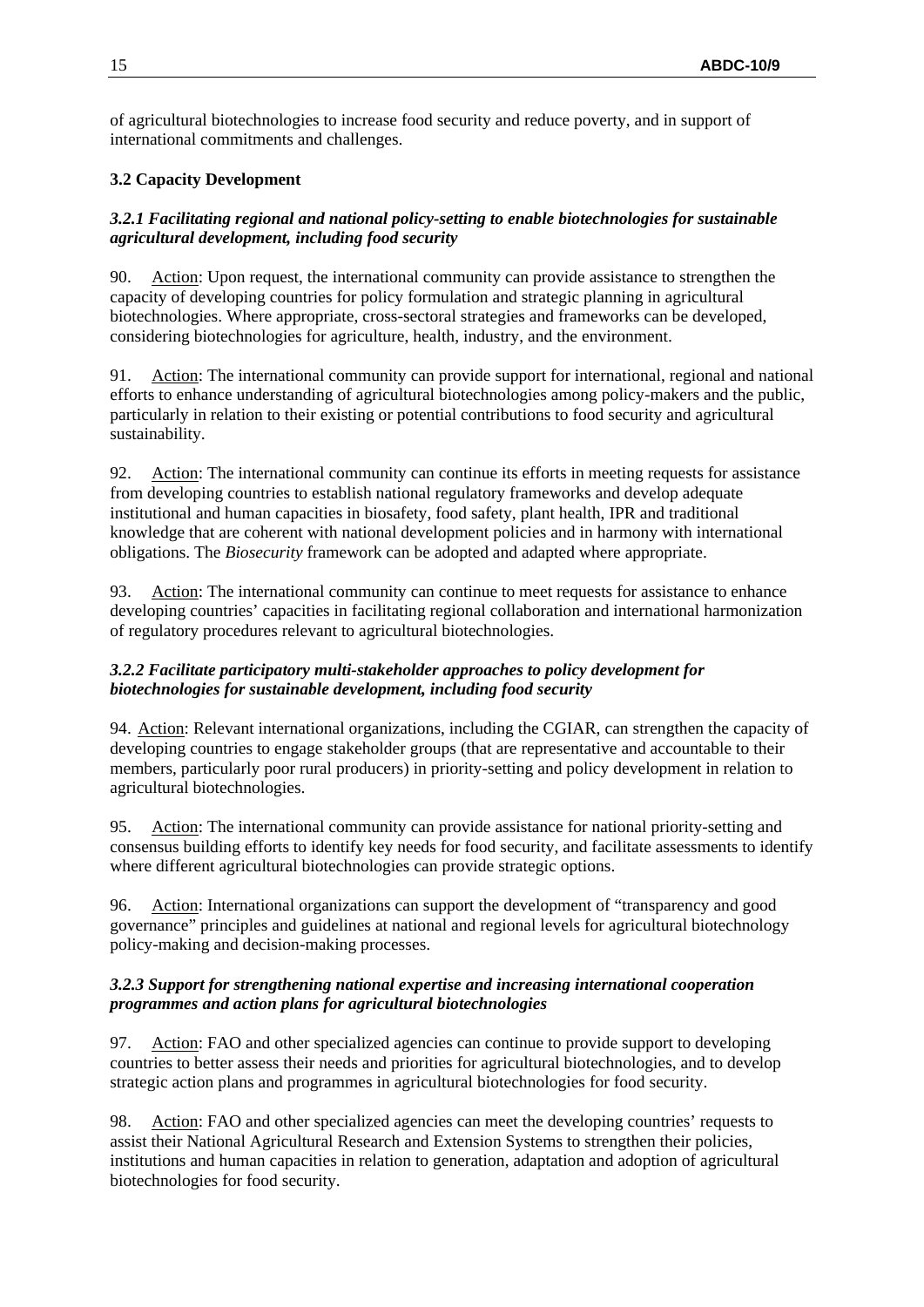99.Action: The international community can provide support for regional groups of developing countries to build indigenous research, development, and advisory capacities for generating, assessing and adopting agricultural biotechnologies to address their food security needs.

100. Action: The international community can consider supporting the development of international cooperation programmes in specific areas identified to be of long-term strategic importance to the least developed countries (which may currently lack even the basic infrastructure to initiate such programs in the immediate future).

### *3.2.4 Training and education for pro-poor agricultural biotechnology development and implementation to strengthen food security*

101. Action: The international community should consider providing support for the upgrading of education and training in agricultural biotechnologies, including incorporating food security and sustainability challenges into training curricula.

*102.* Action: Donors can consider supporting initiatives to broaden the access of researchers, students and stakeholder groups (including farmers' groups and private sector) in developing countries to scientific and technological knowledge sources in the arena of agricultural research, including agricultural biotechnologies<sup>[9](#page-15-0)</sup>.

# *3.2.5 Facilitating the uptake of agricultural biotechnologies to strengthen food security*

103. Action: Donors and development agencies should consider facilitating assessments of the capacity-strengthening needs of extension and communication systems (in public, private and informal sectors) as a component of providing assistance for capacity development in agricultural biotechnologies.

104. Action: Donors and development agencies can ensure that technical assistance involving agricultural biotechnologies has clear communication strategies and links to extension systems that can effectively reach the intended beneficiaries.

105. Action: Donors and development organizations should consider assisting developing countries in strengthening their capacity to facilitate smallholders' adoption of technical innovations, including innovations derived from agricultural biotechnologies, which can address food security and agricultural sustainability.

106. Action: The international community can endeavour to promote greater use of ComDev, farmerparticipatory and farmer-led approaches for facilitating innovation regarding agricultural biotechnologies for food security.

#### *3.2.6 Promoting linkages of agricultural biotechnologies to other areas, in support of food security*

107. Action: The international community can ensure that technical assistance in agricultural biotechnologies supports effective and intimate links to strong agricultural research and extension programmes.

108. Action: Policies and programmes on agricultural biotechnologies should aim to ensure that investments in research in agricultural biotechnologies are not made at the expense of current expenditure in other agricultural research fields.

<span id="page-15-0"></span><sup>&</sup>lt;u>.</u> <sup>9</sup> For example, the FAO initiative on Access to Global Online Research in Agriculture (AGORA) [\(www.aginternetwork.org\)](http://www.aginternetwork.org/)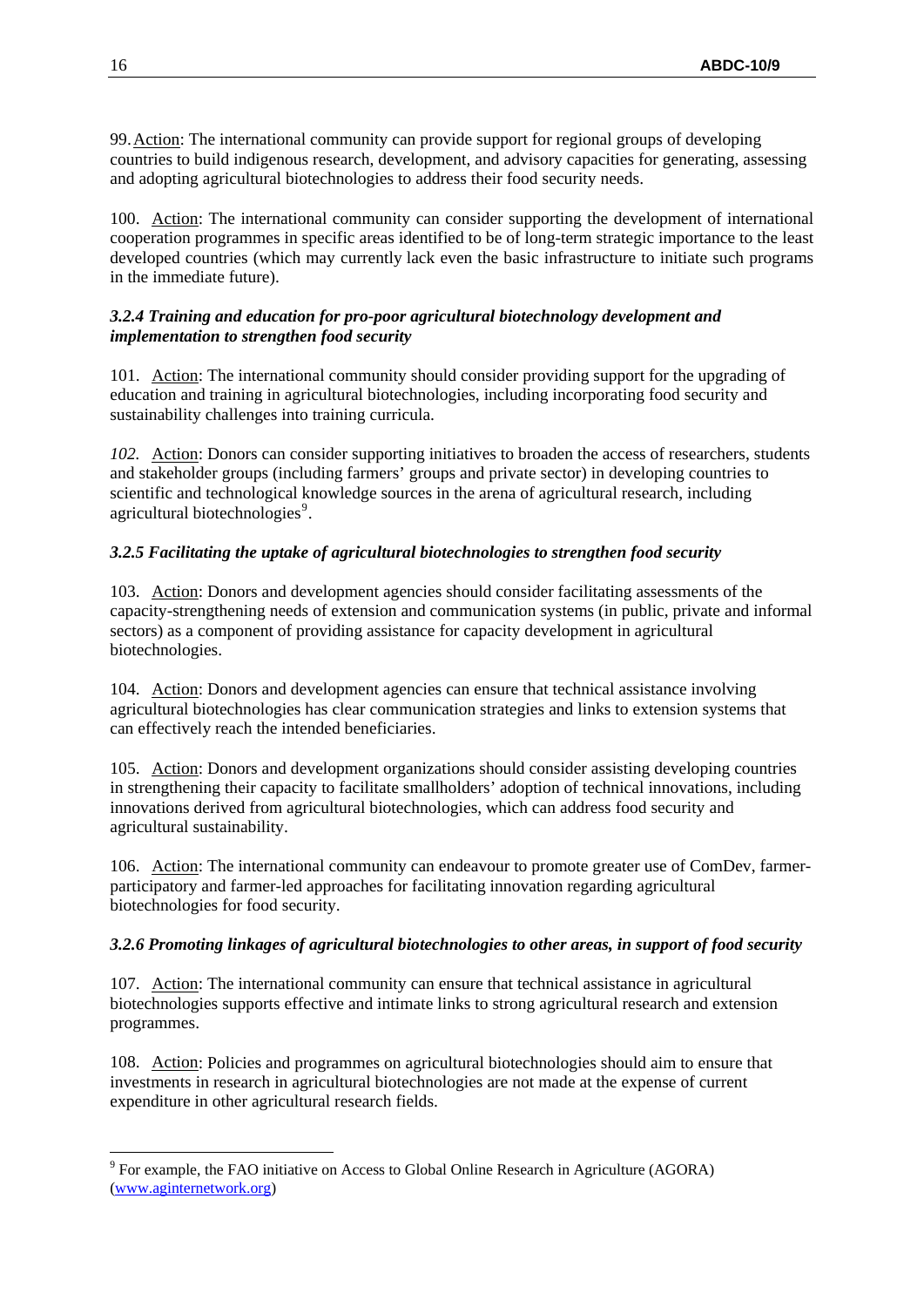109. Action: Donors and specialized UN agencies should consider facilitating more effective mechanisms for South-South collaboration regarding agricultural biotechnologies for food security, including: the training of scientists and technicians; joint research projects (pooling complementary resources to work on project of common interest); the transfer of technologies, protocols and materials; and the sharing of information relevant to the development and adoption of biotechnologies.

110. Action: Donors and specialized UN agencies should consider extending assistance for establishing mechanisms to disseminate agricultural biotechnologies developed in industrialized countries to developing countries (North-South collaborations, PPPs), including by continuing to support CGIAR efforts in this regard.

#### **3.3 Financing Mechanisms and Coordination Options**

111. The role of agricultural biotechnologies relative to identified needs and priorities is a key issue that has to be considered when determining optimal financial allocations relating to agricultural biotechnologies for development. Donors and specialized UN agencies can address the fragmentation of assistance in the area of agricultural biotechnologies by taking a more coordinated and integrated approach. The Paris Declaration on Aid Effectiveness and the Accra Agenda for Action commit aid donors and partners (recipients) to increasing efforts in the harmonization, alignment and management of donor support.

112. Frameworks between UN agencies that can be harnessed to improve the coordination of support to agricultural biotechnologies at the national level include the UN's "Delivering as One" pilot initiatives, launched in 2007 in eight pilot countries, and the UN Development Assistance Framework (UNDAF), the strategic programme framework for the UN country teams.

113. More specific to biotechnology, the 2003 UN General Assembly Resolution 58/200 took note of the Secretary General's proposal for an integrated framework for biotechnology within the UN system and the need to strengthen coordination between relevant organizations and bodies of the system in the area of biotechnology. The interagency cooperation network on biotechnology "UN-Biotech" resulted from this recommendation. UN-Biotech is coordinated by the UN Conference on Trade and Development and involves all UN agencies undertaking biotechnology-related activities.

114. Action: Donors may wish to consider improving aid effectiveness in the area of agricultural biotechnologies through coordination of assistance projects and programmes in agricultural biotechnologies at the national (and regional) level.

115. Action: The international community can promote greater use of the UN-Biotech coordination framework to enhance this interagency framework to ensure that agricultural biotechnologies can better contribute to food security.

116. Action: The international community can enhance their coordination efforts at the country level for integrated agricultural biotechnologies capacity development to support sustainable development.

117. Action: The international community can explore the wider use of the "Delivering as One" pilot initiative as a basis for working with governments to develop integrated planning systems for agricultural biotechnologies for sustainable development.

118. Action: The international community can explore and promote measures to use and coordinate biotechnologies for national development through UNDAF to achieve national food security objectives.